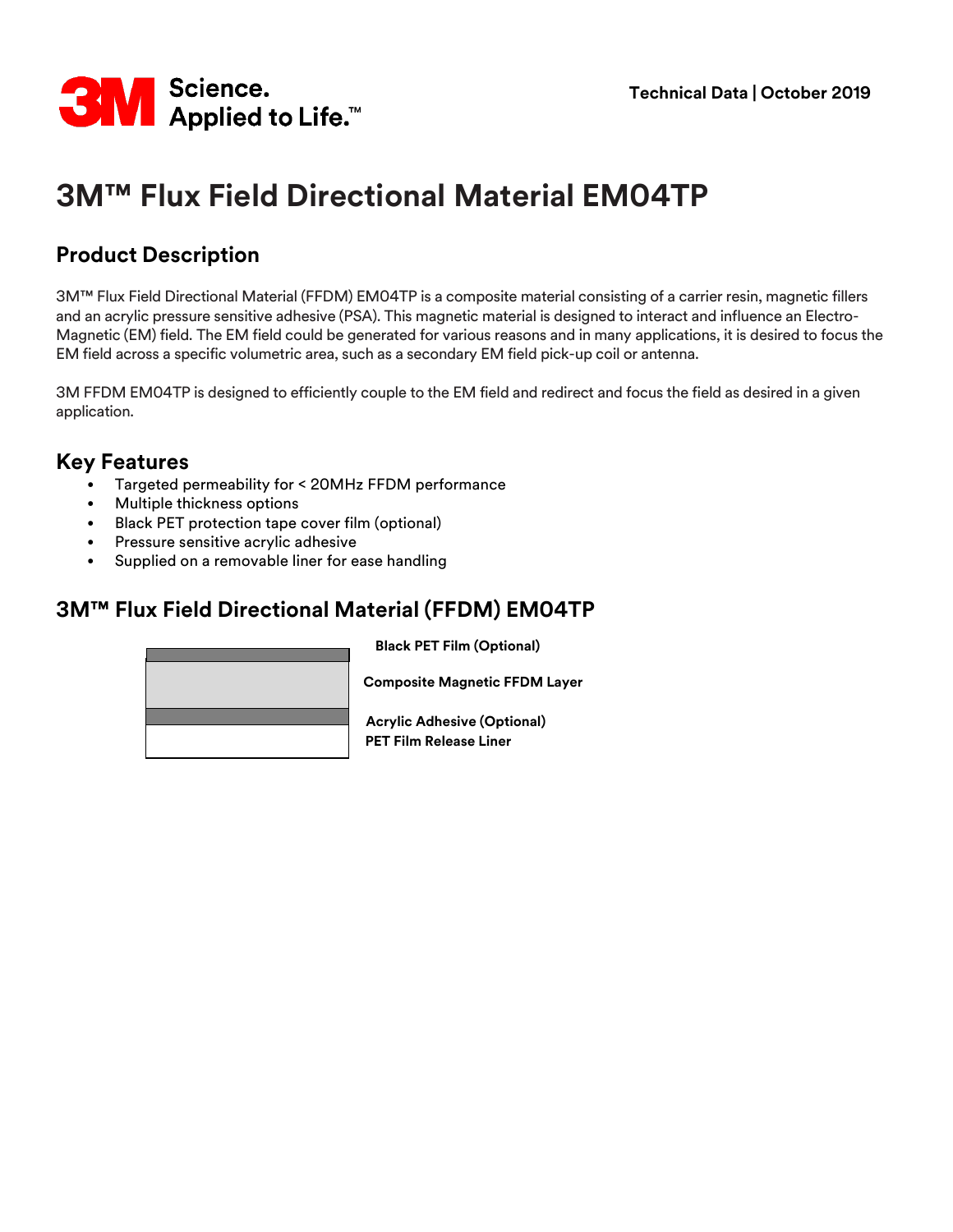# **3M™ Flux Field Directional Material (FFDM) EM04TP**

#### **Product Construction/ Materials Description**

**Note:** The following technical information and data should be considered representative or typical only and should not be used for specification purposes.

| <b>3M™ Flux Field Directional Material EM04TP</b> |                                   |                           |
|---------------------------------------------------|-----------------------------------|---------------------------|
| <b>Structure</b>                                  | <b>Type</b>                       | <b>Thickness</b>          |
| <b>Cover Film Type</b>                            | Black Colored PET (C is optional) | 10 <sub>µ</sub> m         |
| <b>Magnetic Type</b>                              | Soft Magnetic Composite           | Options below (L= Layers) |
| <b>Adhesive Type</b>                              | Acrylic Adhesive (ADH optional)   | $10 - 50 \mu m$           |
| <b>Magnetic Layer Thickness</b>                   |                                   |                           |
| (excluding protective film)                       | EM04TP-005                        | $0.05$ mm                 |
|                                                   | EM04TP-010                        | $0.10$ mm                 |
|                                                   | $EMO4TP-XXX-A-C*$                 | -XXX-A-C                  |
|                                                   |                                   |                           |
| <b>Total Thickness</b>                            |                                   | Cover Film (Optional) +   |
|                                                   |                                   | <b>Magnetic Layer +</b>   |
|                                                   |                                   | Adhesive Layer (Optional) |

\*XXX = custom magnetic layer thickness options, Azz = optional Adhesive layer thickness micron (um) A= Adhesive, Czz= optional Cover film thickness (um), C= Cover film; Adhesive layer thickness can vary based on application need. Heat Activated Films (HAF) can also be options. L= Layers

## **Application Ideas**

3M FFDM EM04TP has potential to be used for:

- Shield DC and low frequency magnetic field
- Shield DC and low frequency magnetic field
- Shielding solution for RFID and NFC system.
- Wireless power system power transfer efficiency improvement
- Potential devices include mobile phone, computers, tablets, measurement and sensors.
- Protect magnetic flux sensitive device such as a hall sensor and a flux gate from external low frequency magnetic fields
- Assembly of magnet coil for Wireless Charging System
- Electronic equipment protection for automobile applications

As an initial design, it is suggested to test the 3M™ Flux Field Directional Materials at the greatest thickness allowed (1x, 2x, 3x layers, etc.), largest XY dimension, in multiple locations or use multiple parts to determine a potential maximum performance level associated with the material and the end use assembly. Once a baseline level of performance is established, the 3M FFDM material thickness, XY shape, location, etc. can be reduced or changed to determine the minimum material needed to meet a specification.

The desire to test first the 3M FFDM products with the thickest and/or largest footprint design is to establish that an FFDM material solution is reasonable and also to understand a maximum associated performance. Once a maximum performance level is established, the overall design can be reviewed to understand if other, non-FFDM changes not initially considered, but now possible with the new performance level associated with using the 3M FFDM materials could be considered.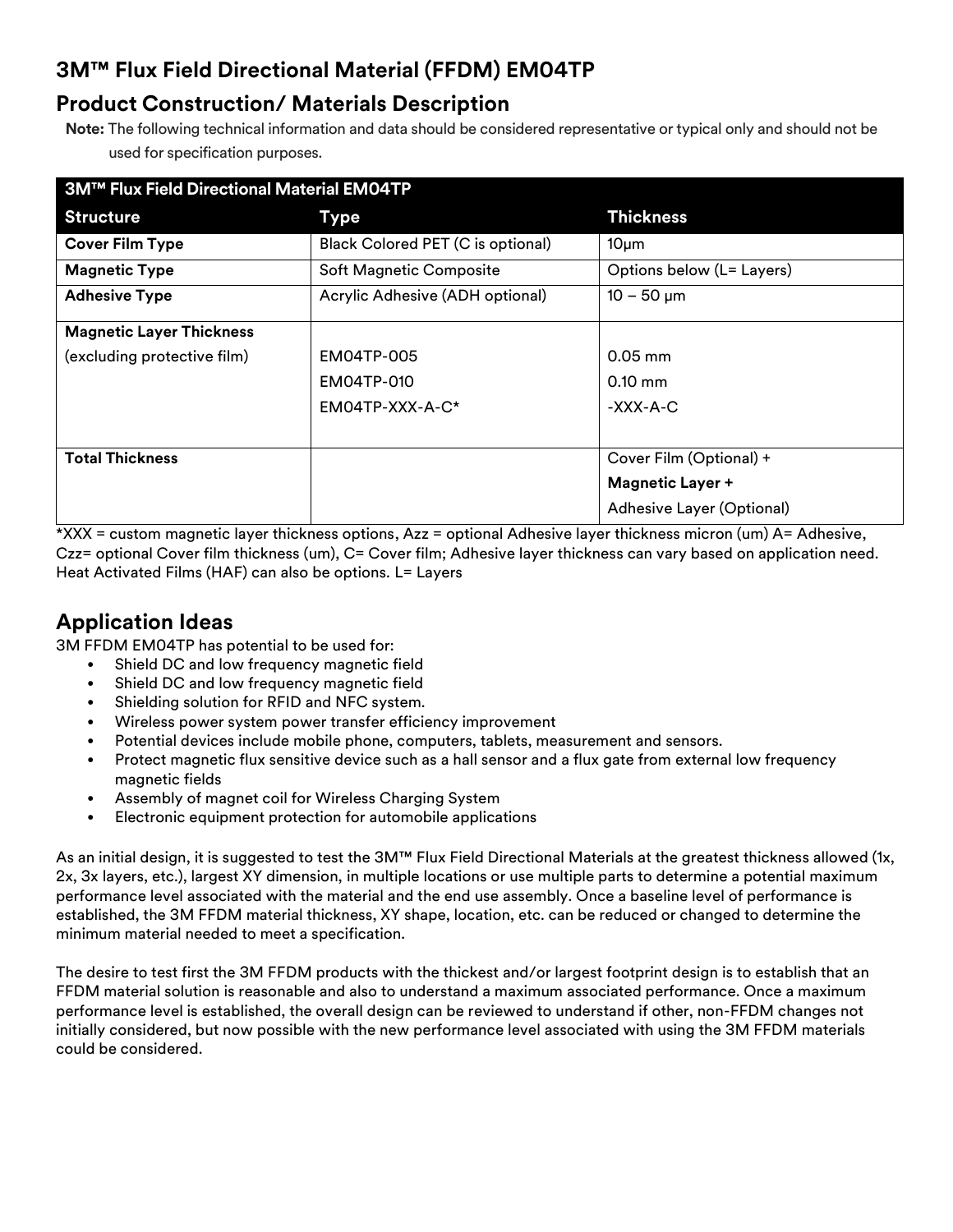## **Effectiveness**

3M™ Flux Field Directional Material (FFDS) EM04TP material performance and effectiveness is based on several application considerations:

- 1) Permeability of this material at the frequency range or frequency peak of the intended application can affect the performance. Permeability of the 3M FFDM EM04TP varies with frequency and is a measure of how well the EM material may couple with the EM field and impact performance.
- 2) Thickness of the 3M FFDM EM04TP product can be used to optimize an applications performance.
- 3) End use application orientation and location affects the 3M EM products interaction with an EM field.

## **Typical Physical Properties and Performance Characteristics**

**Note:** The following technical information and data should be considered representative or typical only and should not be used for specification purposes.

| <b>3M™ Flux Field Directional Material EM04TP</b> |                         |  |
|---------------------------------------------------|-------------------------|--|
| <b>Property</b>                                   | Value                   |  |
| <b>Electrical Resistivity***</b>                  | $1 \times 10^5$ Qm      |  |
| Typical Permeability (@1 MHz)*                    | 50-60                   |  |
| <b>Temperature Range**</b>                        | $-25 \sim 90^{\circ}$ C |  |

\*Permeability and noted results of Vibrating Sample Magnetometers (VSMs) can vary with test method and/or equipment used for testing at different test sites

\*\* Based on general environmental performance characteristics of the polymer binder resin type. Each application should verify temperature and environmental performance in the end use specific configuration. \*\*\* ASTM D257 Type Test Method

## **Figure 1. Real and Imaginary Part of Permeability with Frequency**



#### **3M FFDM EM04TP**